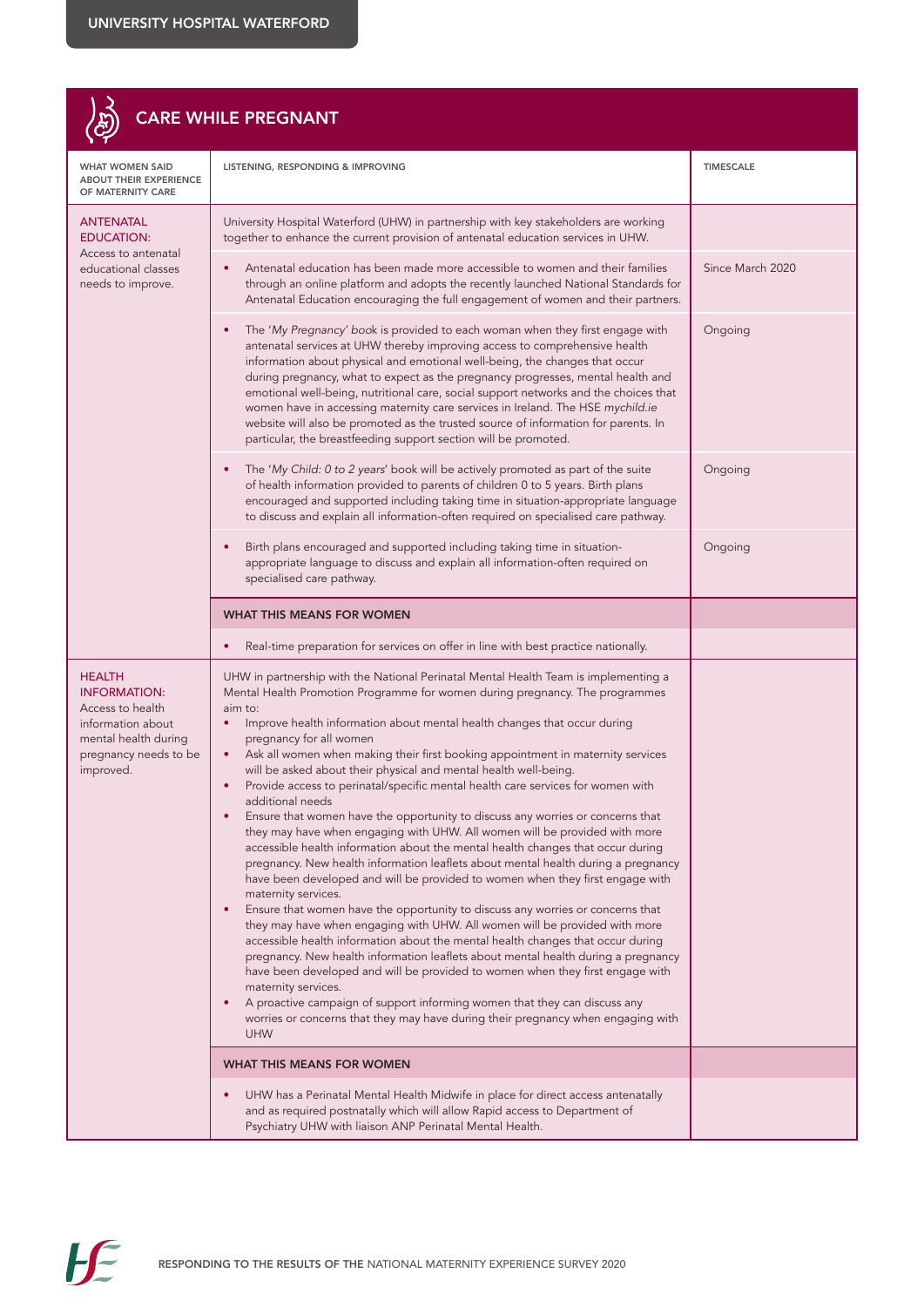| CARE WHILE PREGNANT                                                                                                                  |                                                                                                                                                                                                                                                                                                                                                                                                                                                               |                                                                |  |
|--------------------------------------------------------------------------------------------------------------------------------------|---------------------------------------------------------------------------------------------------------------------------------------------------------------------------------------------------------------------------------------------------------------------------------------------------------------------------------------------------------------------------------------------------------------------------------------------------------------|----------------------------------------------------------------|--|
| <b>WHAT WOMEN SAID</b><br><b>ABOUT THEIR EXPERIENCE</b><br>OF MATERNITY CARE                                                         | LISTENING, RESPONDING & IMPROVING                                                                                                                                                                                                                                                                                                                                                                                                                             | <b>TIMESCALE</b>                                               |  |
| <b>HEALTH</b><br><b>INFORMATION:</b><br>Women wanted more<br>health information<br>about smoking<br>and alcohol during<br>pregnancy. | The importance of nutrition in pregnancy will be promoted through the antenatal<br>journey.<br>Referral to Dietician as required.                                                                                                                                                                                                                                                                                                                             | Current recruitment for<br>Dietician for Maternity<br>Services |  |
|                                                                                                                                      | Reinforcement of education around nutrition as per 'My Pregnancy' book.<br>In addition, increased awareness of allergies in maternal and paternal booking and<br>referral to a dietician as appropriate-intervention on a juvenile diet. Breastfeeding<br>encouraged.                                                                                                                                                                                         | Ongoing<br>Ongoing                                             |  |
|                                                                                                                                      | <b>WHAT THIS MEANS FOR WOMEN</b>                                                                                                                                                                                                                                                                                                                                                                                                                              |                                                                |  |
|                                                                                                                                      | This information will cover the physical changes of pregnancy and offer support and<br>referral as required with individualised personal care.                                                                                                                                                                                                                                                                                                                |                                                                |  |
|                                                                                                                                      | Increased education and awareness of smoking, alcohol and drug use in pregnancy<br>for support of women and families will be in place. UHW Maternity Services is a site<br>of Sláintecare Smoking project.<br>'Making Every Contact Count' (MECC) encouraged and education supported for<br>staff.<br>Methadone Programme available for antenatal attendees through community.<br>setting.<br>Reinforced pathways to Community drugs and alcohol specialists. | In place and ongoing                                           |  |
|                                                                                                                                      | <b>WHAT THIS MEANS FOR WOMEN</b>                                                                                                                                                                                                                                                                                                                                                                                                                              |                                                                |  |
|                                                                                                                                      | Early intervention with evidenced-based advice & support to optimise outcomes for<br>mother and baby.                                                                                                                                                                                                                                                                                                                                                         |                                                                |  |

## LABOUR AND BIRTH

| <b>WHAT WOMEN SAID</b><br><b>ABOUT THEIR EXPERIENCE</b><br>OF MATERNITY CARE                | LISTENING, RESPONDING & IMPROVING                                                                                                                                                      | <b>TIMESCALE</b>                      |
|---------------------------------------------------------------------------------------------|----------------------------------------------------------------------------------------------------------------------------------------------------------------------------------------|---------------------------------------|
| <b>PAIN MANAGEMENT:</b><br>Support for decision<br>making and pain<br>management in labour. | UHW Maternity promotes ongoing quality improvement initiatives to improve women's<br>experience of labour and birth to promote best practice and shared decision making<br>with women. |                                       |
|                                                                                             | Hopscotch programme to encourage mobility & flexibility and support women's<br>×<br>natural ability to cope will be rolled.                                                            | Q3 2020                               |
|                                                                                             | Birth plans encouraged and supported.<br>$\bullet$                                                                                                                                     | Ongoing                               |
|                                                                                             | Home-from-home room – labour ward 1 under refurbishment.<br>٠                                                                                                                          | Q3 2020                               |
|                                                                                             | Women will be supported and encouraged to be more involved in the decision<br>¢<br>making about their care (from booking visit onwards).                                               | Ongoing                               |
|                                                                                             | Responsive to women's requests, for example, acupuncture/homoeopathy and the<br>×<br>presence of Doulas.                                                                               | Historically available and<br>ongoing |
|                                                                                             | Antenatal Anaesthetic clinic available to review previous anaesthetic complications<br>٠<br>and care plan for current pregnancy.                                                       | Since 2018 and ongoing                |
|                                                                                             | Options for pain relief discussed and managed according to patient request<br>٠<br>including 24-hour epidural.                                                                         |                                       |
|                                                                                             | Gentle birthing available in Obstetric Theatre.                                                                                                                                        |                                       |

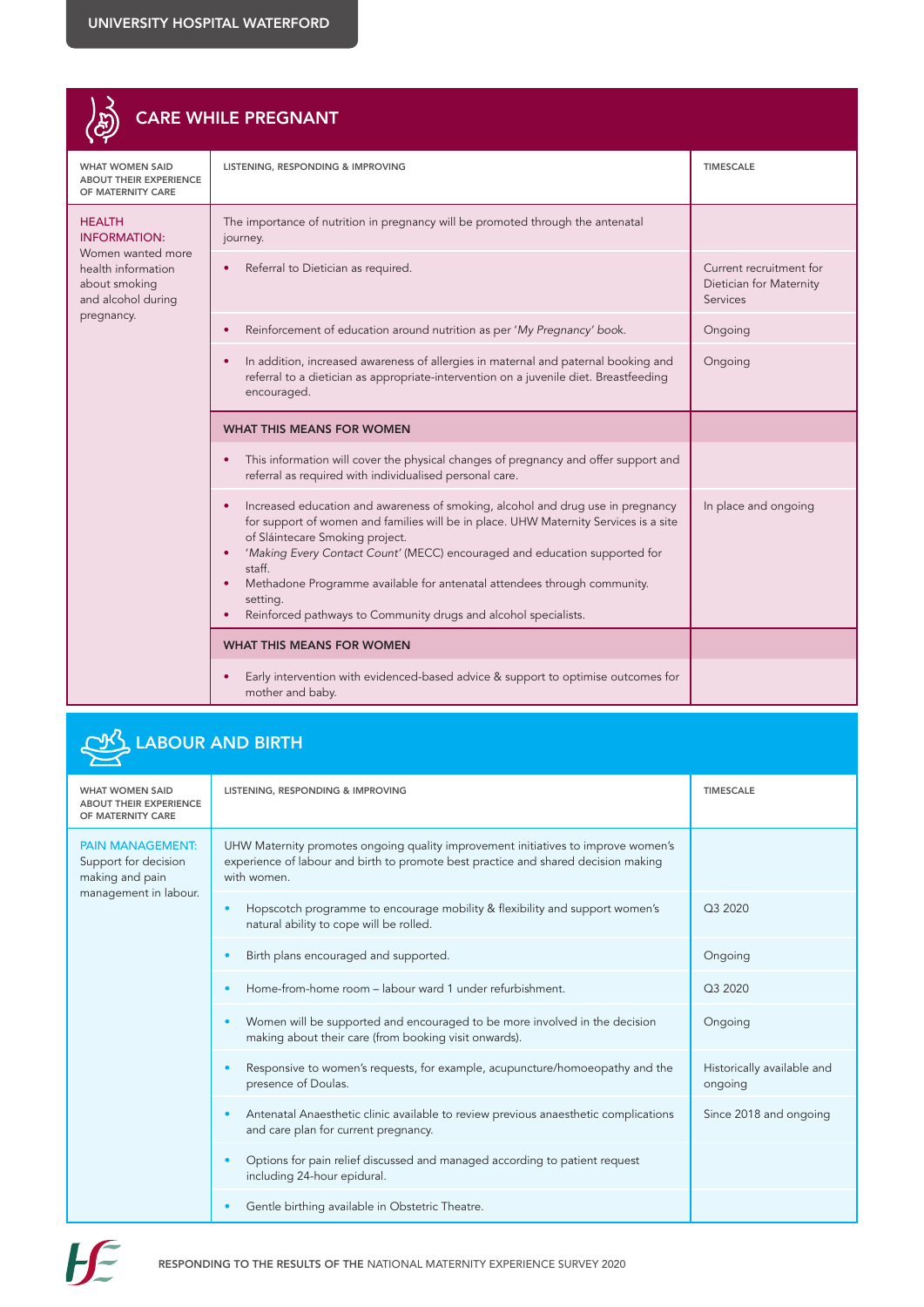| LABOUR AND BIRTH                                                                            |                                                                                                               |                                       |
|---------------------------------------------------------------------------------------------|---------------------------------------------------------------------------------------------------------------|---------------------------------------|
| <b>WHAT WOMEN SAID</b><br><b>ABOUT THEIR EXPERIENCE</b><br>OF MATERNITY CARE                | LISTENING, RESPONDING & IMPROVING                                                                             | <b>TIMESCALE</b>                      |
| <b>PAIN MANAGEMENT:</b><br>Support for decision<br>making and pain<br>management in labour. | One-to-one care in labour.                                                                                    | Ongoing                               |
|                                                                                             | Audit of skin-to-skin practices.                                                                              | Monthly                               |
|                                                                                             | Chosen partner in attendance at all time.                                                                     | Historically available and<br>ongoing |
|                                                                                             | Mother friendly initiatives eq light diet mobility, sensory lighting.                                         |                                       |
|                                                                                             | <b>WHAT THIS MEANS FOR WOMEN</b>                                                                              |                                       |
|                                                                                             | Women will be supported in their decisions in an environment conducive to a<br>positive experience in labour. |                                       |

|                                                                                                                                                                                        | CARE AFTER BIRTH                                                                                                                                                                                                                                                                                                                                                                                                                                                                                                                                                                                                                                                                                                                                |                                                   |
|----------------------------------------------------------------------------------------------------------------------------------------------------------------------------------------|-------------------------------------------------------------------------------------------------------------------------------------------------------------------------------------------------------------------------------------------------------------------------------------------------------------------------------------------------------------------------------------------------------------------------------------------------------------------------------------------------------------------------------------------------------------------------------------------------------------------------------------------------------------------------------------------------------------------------------------------------|---------------------------------------------------|
| <b>WHAT WOMEN SAID</b><br><b>ABOUT THEIR EXPERIENCE</b><br>OF MATERNITY CARE                                                                                                           | LISTENING, RESPONDING & IMPROVING                                                                                                                                                                                                                                                                                                                                                                                                                                                                                                                                                                                                                                                                                                               | <b>TIMESCALE</b>                                  |
| <b>DEBRIEFING:</b><br>Women said that<br>they would like the<br>opportunity to discuss<br>labour and birth<br>afterwards.                                                              | UHW is implementing a quality improvement initiative to improve women's experience<br>of care after birth.<br>Induction programme for all new starters to Maternity Services now contains advice<br>on debriefing after labour-in particular after a difficult delivery.<br>A multidisciplinary approach to dealing with debriefing & pathways of care for<br>future pregnancy.<br>Enhance Community support-GP or PHN.<br>Consumer support groups.<br>Perinatal Mental Health & Bereavement support.<br>6-week specialist follow up.<br>Specialised Midwifery Services provide debriefing for women.<br>Education around debriefing for postnatal staff including the premise that it can be<br>closure or a crossroads for further referrals. | Q2 2020-year end.                                 |
|                                                                                                                                                                                        | <b>WHAT THIS MEANS FOR WOMEN</b>                                                                                                                                                                                                                                                                                                                                                                                                                                                                                                                                                                                                                                                                                                                |                                                   |
|                                                                                                                                                                                        | This quality improvement initiative will further develop the existing debriefing<br>service offered by AMP (accessed by women through hospital pathways as well<br>as PHN or GP). Increased awareness and education of all staff will support and<br>develop care for women in the postnatal period.                                                                                                                                                                                                                                                                                                                                                                                                                                            |                                                   |
| <b>ACCESS TO A HEALTH</b><br><b>PROFESSIONAL:</b><br>Women said that<br>they did not have a<br>healthcare professional<br>that they could talk to<br>about their worries and<br>fears. | Promoting the role of Perinatal Mental Health CMM2 in the postnatal setting with<br>٠<br>smooth referral pathway and close cooperation amongst staff around this.                                                                                                                                                                                                                                                                                                                                                                                                                                                                                                                                                                               |                                                   |
|                                                                                                                                                                                        | In addition, multidisciplinary communication education to enhance the ability to<br>address issues that arise in childbirth.                                                                                                                                                                                                                                                                                                                                                                                                                                                                                                                                                                                                                    | Delivered through drills and<br>skills programme. |
|                                                                                                                                                                                        | <b>WHAT THIS MEANS FOR WOMEN</b>                                                                                                                                                                                                                                                                                                                                                                                                                                                                                                                                                                                                                                                                                                                |                                                   |
|                                                                                                                                                                                        | The environment in which women feel empowered to discuss any issue at any time<br>in their journey with the staff of the services.                                                                                                                                                                                                                                                                                                                                                                                                                                                                                                                                                                                                              |                                                   |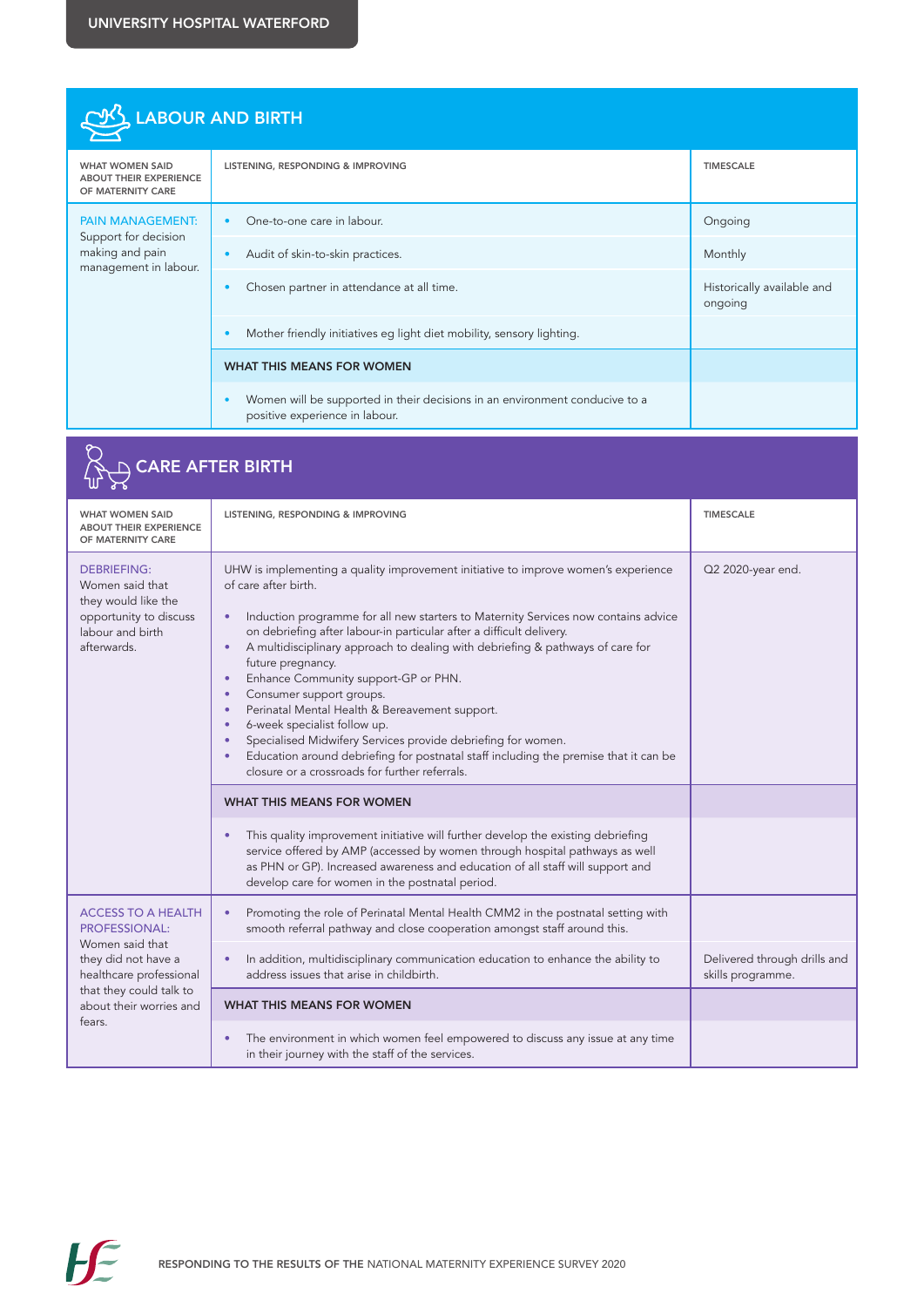

|                                                                                                         | <b>SUPPORT WITH FEEDING AFTER BIRTH</b>                                                                                                                           |                                                                       |
|---------------------------------------------------------------------------------------------------------|-------------------------------------------------------------------------------------------------------------------------------------------------------------------|-----------------------------------------------------------------------|
| <b>WHAT WOMEN SAID</b><br><b>ABOUT THEIR EXPERIENCE</b><br>OF MATERNITY CARE                            | LISTENING, RESPONDING & IMPROVING                                                                                                                                 | <b>TIMESCALE</b>                                                      |
| <b>FEEDING:</b><br>Women said that they<br>require more support<br>and help with feeding<br>their baby. | There is a long history of Baby and Mother-Friendly supports for lactation in UHW.<br>This will be enhanced and grown in service for increased support for women. |                                                                       |
|                                                                                                         | The role of all midwives in supporting women to breastfeed is actively promoted.                                                                                  | Historic and ongoing                                                  |
|                                                                                                         | 10 steps to successful breastfeeding (www.baby-friendly.ie), supporting skin-to-skin<br>٠<br>contact and responsive feeding will be actively promoted.            | UHW has Baby Friendly<br><b>Status for Breastfeeding</b><br>practices |
|                                                                                                         | Lactation support available within current resources & used widely including<br>paediatric department.                                                            |                                                                       |
|                                                                                                         | Lactation Midwife specialist post will be available to women with more complex<br>health needs or who require additional support with breastfeeding (Q4).         | Q4 2020                                                               |
|                                                                                                         | Full cooperation in the provision of breastfeeding statistics for national review and<br>learning. This is a useful comparator for services.                      | Ongoing                                                               |
|                                                                                                         | Information provided for community supports for feeding post-discharge.                                                                                           |                                                                       |
|                                                                                                         | Rooming-in pre-discharge in SCBU is available for mothers to support care and<br>feeding.                                                                         |                                                                       |
|                                                                                                         | <b>WHAT THIS MEANS FOR WOMEN</b>                                                                                                                                  |                                                                       |
|                                                                                                         | There is full Multidisciplinary team support for breastfeeding in UHW.                                                                                            |                                                                       |